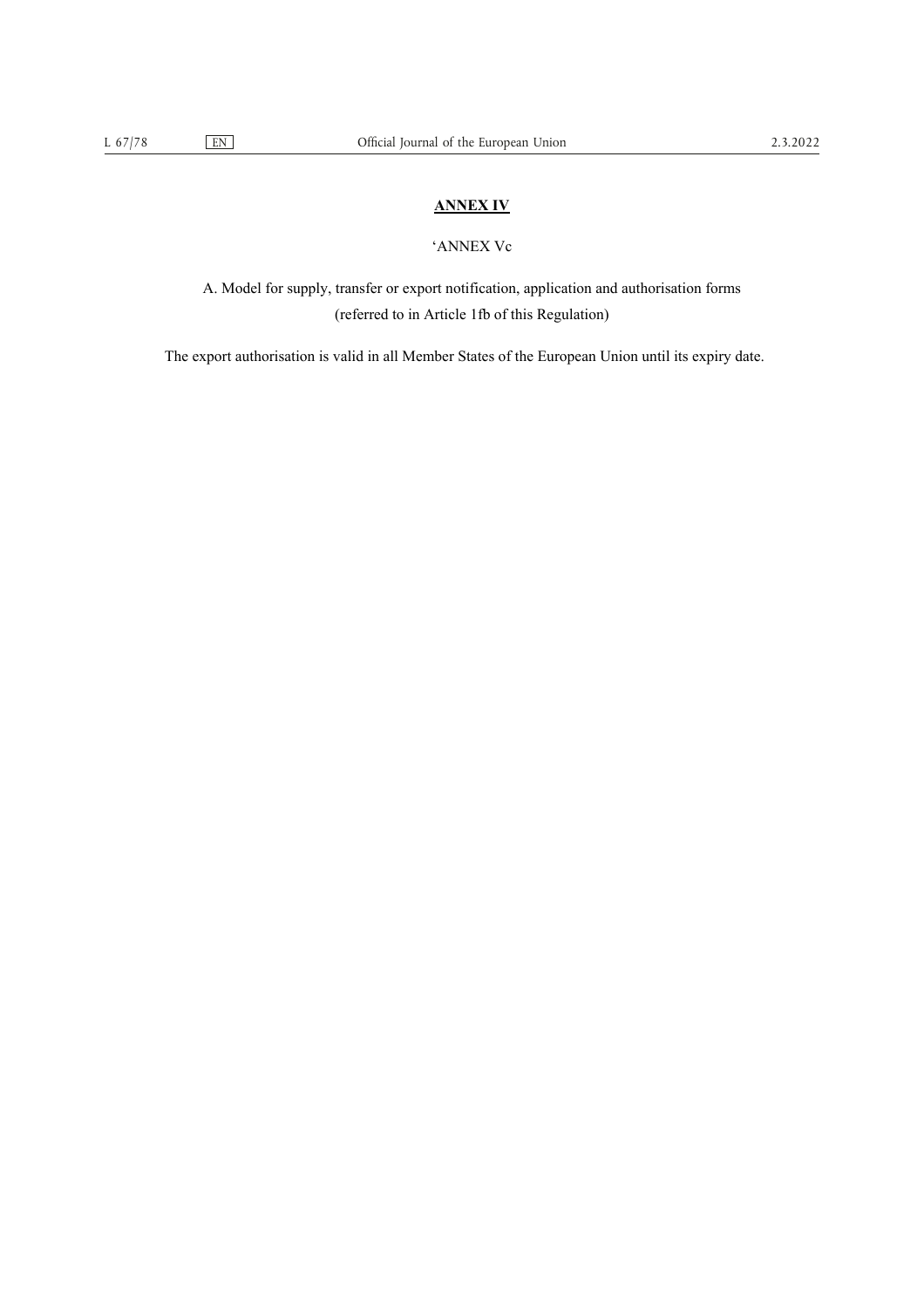## EXPORT AUTHORISATION / NOTIFICATION<br>
EXPORT AUTHORISATION / NOTIFICATION (Council Regulation (EC) No 765/2006) If notifying pursuant to Article 1e(3) or 1f(3) of Regulation (EC) No 765/2006, indicate what point(s) applies/apply:  $\Box$  (a) humanitarian purposes, health emergencies, the urgent prevention or mitigation of an event likely to have a serious and significant impact on human health and safety or the environment or as a response to natural disasters; □ (b) medical or pharmaceutical purposes;  $\Box$  (c) temporary use by news media; □ (d) software updates;  $\Box$  (e) use as consumer communication devices; □ (f) ensuring cyber-security and information security for natural and legal persons, and bodies in Belarus except for its government and undertakings directly or indirectly controlled by that government;  $\Box$  (g) personal use of the natural persons travelling to Belarus, and limited to personal effects, household effects, vehicles or tools of trade owned by the individuals and not intended for sale For authorisations, indicate if this has been requested pursuant to Article 1e(4), 1e(5), 1f(4), 1f(5) or  $1fa(1)$ of Regulation (EC) No 765/2006: For authorisations pursuant to Article 1e(4) or 1f(4) of Regulation (EC) No 765/2006, indicate what point(s) applies/apply:  $\Box$  (a) intended for cooperation between the Union, the governments of Member States and the government of Belarus in purely civilian matters;  $\Box$  (b) intended for the space industry, including cooperation in the academic field and intergovernmental cooperation in space programmes;  $\Box$  (c) intended for the operation, maintenance, fuel retreatment and safety of civil nuclear capabilities, as well as civil nuclear cooperation, notably in the field of research and development;  $\Box$  (d) intended for maritime safety:  $\Box$  (e) intended for civilian telecommunications networks, including the provision of internet services;  $\Box$  (f) intended for the exclusive use of entities owned, or solely or jointly controlled by a legal person, entity or body which is incorporated or constituted under the law of a Member State or of a partner country;  $\square$  (g) for the diplomatic representations of the Union, Member States and partner countries, including delegations, embassies and missions. For authorisations pursuant to Article 1fa(1) of Regulation (EC)  $\overline{No}$  765/2006, indicate what point applies:  $\Box$  (a) urgent prevention or mitigation of an event likely to have a serious and significant impact on human health and safety or the environment; □ (b) contracts concluded before 3 March 2022, or ancillary contracts necessary for the execution of such a contract, provided that the authorisation is requested before 1 May 2022.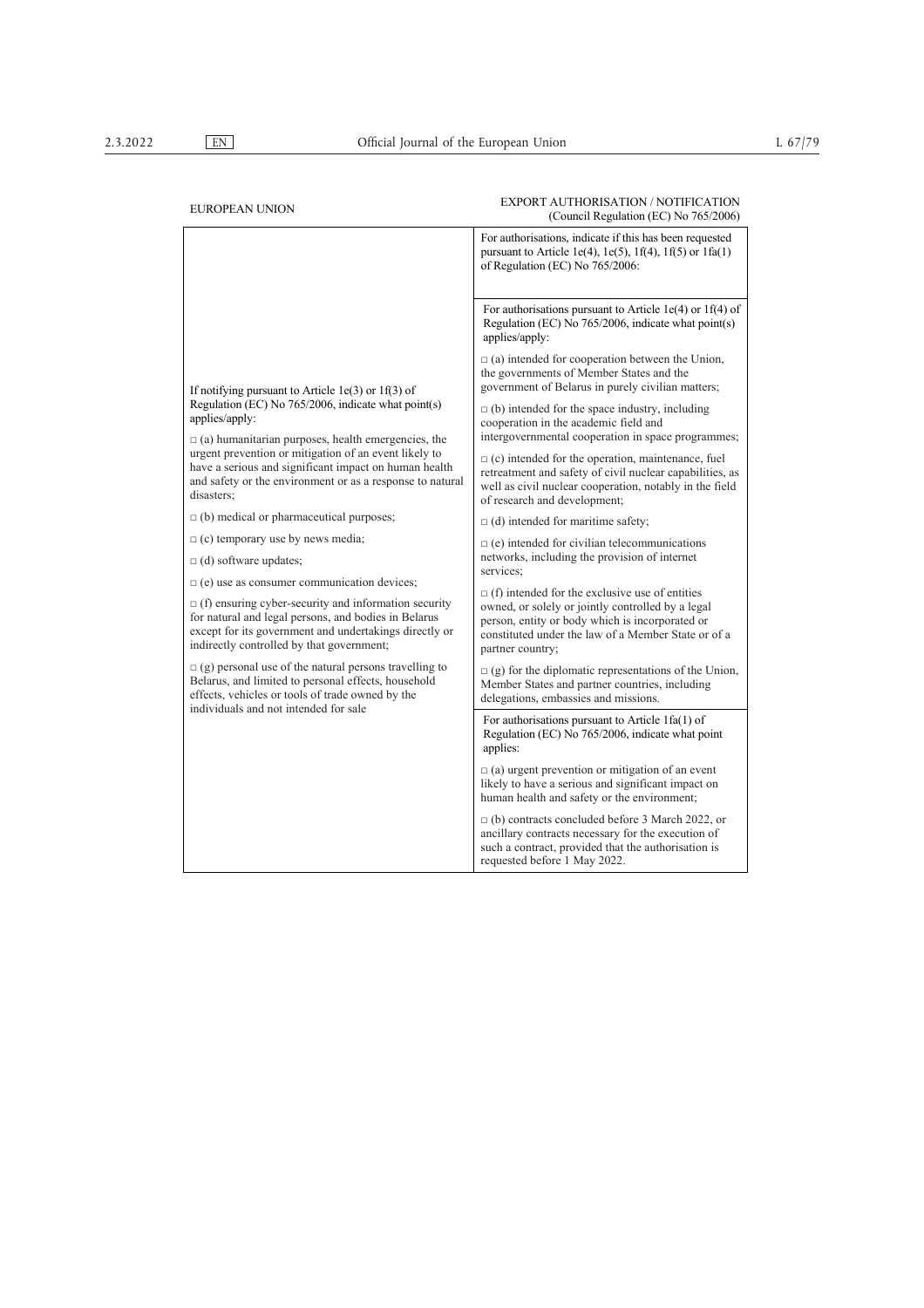| 1 | 1. Exporter                                                | 2. Identification<br>number                                                | 3. Expiry date<br>(if applicable) |                   |
|---|------------------------------------------------------------|----------------------------------------------------------------------------|-----------------------------------|-------------------|
|   |                                                            | 4. Contact point details                                                   |                                   |                   |
|   | 5. Consignee                                               | 6. Issuing authority                                                       |                                   |                   |
|   | 7. Agent/Representative<br>(if different from<br>exporter) |                                                                            |                                   |                   |
|   |                                                            | 8. Country of consignment                                                  |                                   | Code <sup>1</sup> |
|   | 9. End user (if different from<br>consignee)               | 10. Member State of current or<br>future location of the items             |                                   | Code <sup>1</sup> |
|   |                                                            | 11. Member State of intended<br>entry into the customs export<br>procedure |                                   | Code <sup>1</sup> |
| 1 |                                                            | 12. Country of final destination                                           |                                   | Code <sup>1</sup> |
|   |                                                            | Confirm that the end user is<br>non military                               |                                   | Yes/No            |

**<sup>1</sup>** See Regulation (EU) 2019/2152 of the European Parliament and of the Council of 27 November 2019 on European business statistics, repealing 10 legal acts in the field of business statistics (OJ L 327, 17.12.2019, p. 1).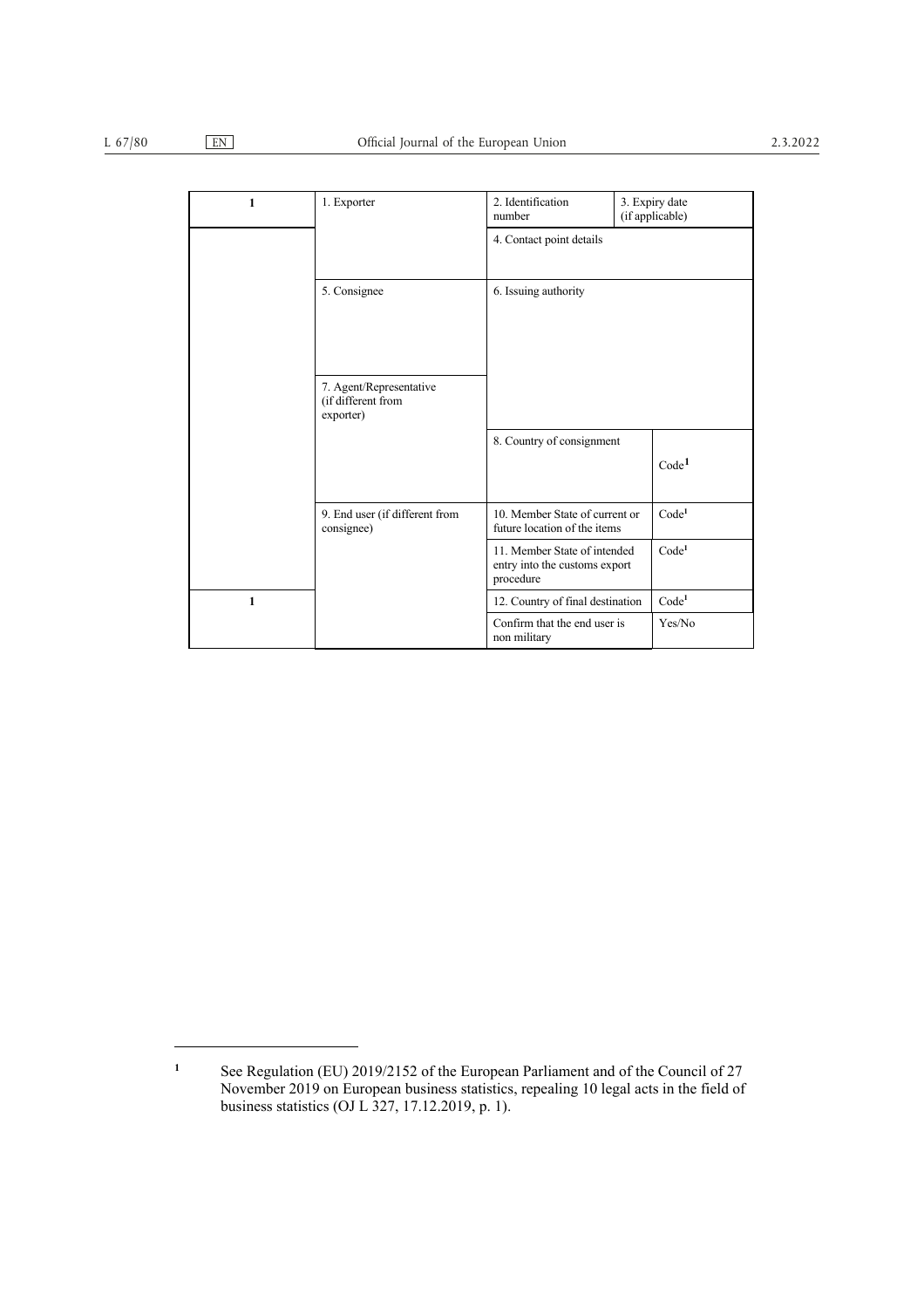|  | 13. Description of the items <sup>1</sup>                               |                                                      | 14. Country of origin                                                                                                    |                                         | Code <sup>1</sup>                         |                              |
|--|-------------------------------------------------------------------------|------------------------------------------------------|--------------------------------------------------------------------------------------------------------------------------|-----------------------------------------|-------------------------------------------|------------------------------|
|  |                                                                         |                                                      | 15. Harmonised System<br>or Combined<br>Nomenclature Code (if<br>applicable with 8 digit;<br>CAS number if<br>available) |                                         | 16. Control list no<br>(for listed items) |                              |
|  |                                                                         |                                                      |                                                                                                                          | 17. Currency and Value                  |                                           | 18. Quantity of<br>the items |
|  | 19. End use                                                             | Confirm<br>that the<br>end use<br>is non<br>military | Yes/No                                                                                                                   | 20. Contract<br>date (if<br>applicable) | 21. Customs export<br>procedure           |                              |
|  | 22. Additional information:                                             |                                                      |                                                                                                                          |                                         |                                           |                              |
|  | Available for pre-printed information<br>At discretion of Member States |                                                      |                                                                                                                          |                                         |                                           |                              |
|  |                                                                         |                                                      |                                                                                                                          |                                         |                                           |                              |
|  |                                                                         |                                                      |                                                                                                                          | For completion by<br>issuing authority  | Stamp                                     |                              |
|  |                                                                         |                                                      | Signature                                                                                                                | <b>Issuing Authority</b>                |                                           |                              |
|  |                                                                         |                                                      | Date                                                                                                                     |                                         |                                           |                              |
|  |                                                                         |                                                      |                                                                                                                          |                                         |                                           |                              |

<sup>&</sup>lt;sup>1</sup> If needed, this description may be given in one or more attachments to this form (1bis). In that case, indicate the exact number of attachments in this box. The description should be as precise as possible and integrate, where relevant, the CAS or other references for chemical items in particular.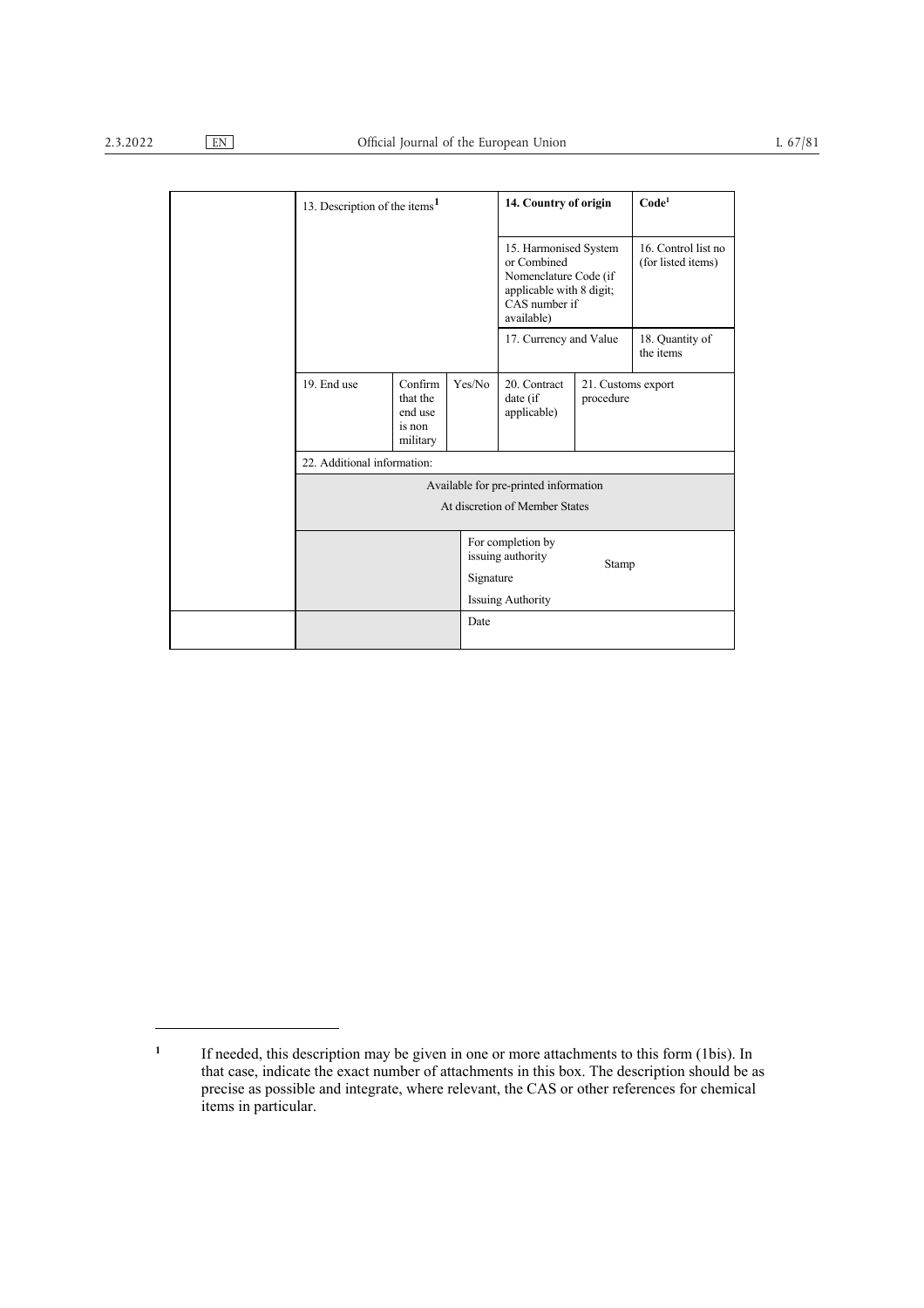| <b>EUROPEAN UNION</b> |                              | (Council Regulation (EC) No 765/2006)                                          |                                           |  |
|-----------------------|------------------------------|--------------------------------------------------------------------------------|-------------------------------------------|--|
| 1<br>Bis              | 1. Exporter                  | 2. Identification number                                                       |                                           |  |
|                       |                              |                                                                                |                                           |  |
|                       | 13. Description of the items | 14. Country of origin                                                          | Code <sup>1</sup>                         |  |
|                       |                              | 15. Commodity code (if<br>applicable with 8 digit; CAS<br>number if available) | 16. Control list no<br>(for listed items) |  |
|                       |                              | 17. Currency and Value                                                         | 18. Quantity of<br>the items              |  |
|                       | 13. Description of the items | 14. Country of origin                                                          | Code <sup>1</sup>                         |  |
|                       |                              | 15. Commodity code (if<br>applicable with 8 digit; CAS<br>number if available) | 16. Control list no<br>(for listed items) |  |
|                       |                              | 17. Currency and Value                                                         | 18. Quantity of<br>the items              |  |
|                       | 13. Description of the items | 14. Country of origin                                                          | $\mathbf{Code}^1$                         |  |
|                       |                              | 15. Commodity code                                                             | 16. Control list no                       |  |
|                       |                              | 17. Currency and value                                                         | 18. Quantity of<br>the items              |  |
|                       | 13. Description of the items | 14. Country of origin                                                          | Code <sup>1</sup>                         |  |
|                       |                              | 15. Commodity code                                                             | 16. Control list no                       |  |
|                       |                              | 17. Currency and value                                                         | 18. Quantity of<br>the items              |  |
|                       | 13. Description of the items | 14. Country of origin                                                          | Code <sup>1</sup>                         |  |
|                       |                              | 15. Commodity code                                                             | 16. Control list no                       |  |
|                       |                              | 17. Currency and value                                                         | 18. Quantity of<br>the items              |  |
|                       | 13. Description of the items | 14. Country of origin                                                          | Code <sup>1</sup>                         |  |
|                       |                              | 15. Commodity code                                                             | 16. Control list no                       |  |
|                       |                              | 17. Currency and value                                                         | 18. Quantity of<br>the items              |  |